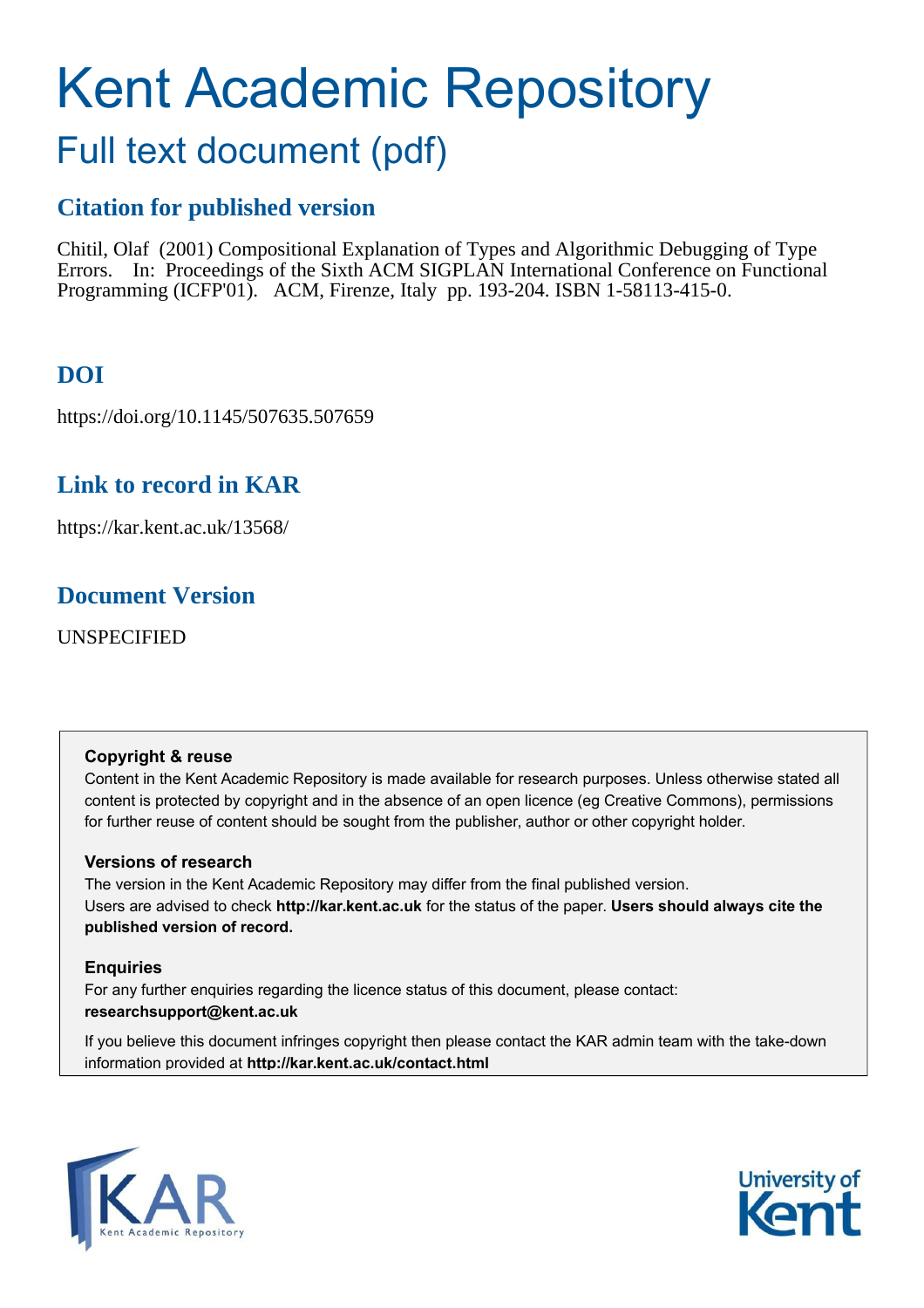## **Compositional Explanation of Types and Algorithmic Debugging of Type Errors**

Olaf Chitil University of York, UK olaf@cs.york.ac.uk

#### **ABSTRACT**

The type systems of most typed functional programming languages are based on the Hindley-Milner type system. A practical problem with these type systems is that it is often hard to understand why a program is not type correct or a function does not have the intended type. We suggest that at the core of this problem is the difficulty of explaining why a given expression has a certain type. The type system is not defined compositionally. We propose to explain types using a variant of the Hindley-Milner type system that defines a compositional type explanation graph of principal typings. We describe how the programmer understands types by interactive navigation through the explanation graph. Furthermore, the explanation graph can be the foundation for algorithmic debugging of type errors, that is, semi-automatic localisation of the source of a type error without even having to understand the type inference steps. We implemented a prototype of a tool to explore the usefulness of the proposed methods.

#### **1. INTRODUCTION**

<span id="page-1-0"></span>The type systems of most typed functional programming languages are based on the Hindley-Milner type system[[11\]](#page-11-0). It combines the unobtrusiveness of not requiring any type annotations in the program with the flexibility of polymorphism. The basic ideas of the type system are intuitive: A function can have many types. The type of a polymorphic function represents all types that can be gained by instantiation of its type variables. Every function has a principal, that is, most general, type which represents all of its types. Practical experience shows that the type checker catches many errors, from trivial oversights to sometimes even deep logical errors. But experience also shows that from a type error message it is often hard to deduce the actual cause of the error and understand it [\[1,](#page-11-1) [2](#page-11-2), [3](#page-11-3), [4,](#page-11-4) [9,](#page-11-5) [10,](#page-11-6) [17,](#page-11-7) [19,](#page-11-8) [20](#page-11-9), [21](#page-11-10), [22](#page-11-11), [23,](#page-11-12) [24,](#page-11-13) [25,](#page-11-14) [26](#page-11-15)].

Consider the following tiny Haskell program [\[16\]](#page-11-16):

f xs  $ys = ((map toUpper) . (+)) xs ys$ 

*ICFP'01,* September 3-5, 2001, Florence, Italy.

The function map toUpper maps a list of characters to a list of (uppercase) characters, (++) concatenates two lists, and the infix operator . composes the two functions. The programmer thinks that the composition is a function mapping two lists of characters to a list of characters. However, the Haskell system  $Hugs<sup>1</sup>$  $Hugs<sup>1</sup>$  $Hugs<sup>1</sup>$  gives the following error message:

| ERROR (line 1): Type error in application   |  |               |                               |                                        |  |
|---------------------------------------------|--|---------------|-------------------------------|----------------------------------------|--|
| *** Expression                              |  |               |                               | : $(\text{map toUpper } , (++))$ xs ys |  |
| *** Term                                    |  | : map toUpper |                               |                                        |  |
| *** Type                                    |  |               | $: [Char] \rightarrow [Char]$ |                                        |  |
| *** Does not match : ([a] -> [a]) -> b -> c |  |               |                               |                                        |  |
|                                             |  |               |                               |                                        |  |

So the program is not typable and hence the programmer's reasoning must be faulty. But what is wrong with the subexpression map toUpper? Why should its type match the type  $([a] \rightarrow [a]) \rightarrow b \rightarrow c?$  The Glasgow Haskell compiler<sup>[2](#page-0-1)</sup> generally gives more detailed type error messages than Hugs, but here it is not better:

```
Couldn't match '[Char]' against '[a] -> [a]'
  Expected type: [a] -> [Char]Inferred type: [a] \rightarrow [a] \rightarrow [a]In the second argument of '.', namely '++'
In the right-hand side of an equation for f:
  ((map toUpper) . ++) xs ys
```
This message reports a type conflict for a different subexpression. The function  $(++)$  certainly has type  $[a]$  ->  $[a]$  $\rightarrow$  [a], but why should it also have type [a]  $\rightarrow$  [Char]?

We analyse why type error messages of current interpreters and compilers are unsatisfactory. The meaning of current type error messages, the meaning of the reported types and their relation to the program, is not well-defined. Furthermore, the program position given in an error message is often far from the source of the error. We argue that this lack of precise error location is unavoidable for a Hindley-Milner based type system. Because of this lack of precision, the programmer must be able to explore how an unexpected type was inferred to locate the source of the error. So the main component of a type error explanation system has to be an explanation system for types. We argue that neither a Hindley-Milner type inference tree nor Milner's type checking algorithm  $W$  [[11\]](#page-11-0) are suitable for explaining types.

We claim that a type explanation must be *compositional* to be comprehensible. That is, the whole explanation must have a tree structure where the types at each node are determined uniquely by the types of the node's children. A tree of principal types is not compositional, but a tree of principal

Permission to make digital or hard copies of all or part of this work for personal or classroom use is granted without fee provided that copies are not made or distributed for profit or commercial advantage and that copies bear this notice and the full citation on the first page. To copy otherwise, to republish, to post on servers or to redistribute to lists, requires prior specific permission and/or a fee.

Copyright 2001 ACM 1-58113-415-0/01/0009 ...\$5.00.

<span id="page-1-1"></span><sup>1</sup> <http://haskell.org/hugs>

<sup>2</sup> <http://haskell.org/ghc>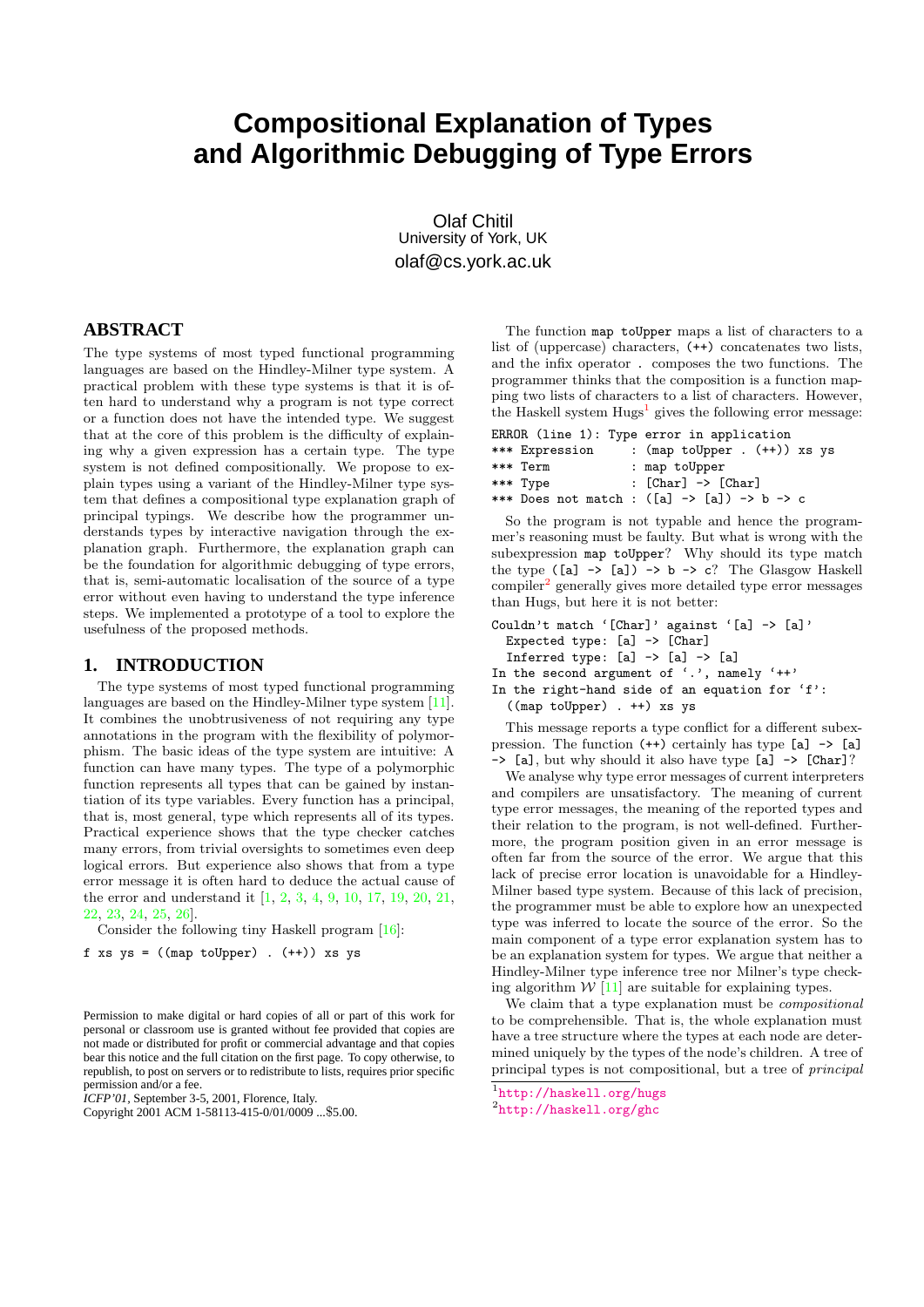typings is. Unfortunately the Hindley-Milner type system only has principal types, but not principal typings. However, in [\[12](#page-11-17)] John Mitchell defines a type checking algorithm that implicitly defines a type system which is closely related to the Hindley-Milner type system and which has what we call a principal monomorphic typing property. The type system of principal monomorphic typings is our basis. The type checking algorithm can produce a compositional type explanation tree. In fact, to avoid duplication of subtrees, we actually construct an acyclic type explanation graph.

We show how the programmer can understand types by interactive navigation through the type explanation tree. Navigation at different levels enables the programmer to avoid useless information without losing important details. Just as type inconsistencies are reported far from the actual error, run-time errors are usually observed far from their source. For declarative languages algorithmic debugging has been used successfully to locate run-time errors. The type explanation graph is a good basis for algorithmic debugging of type errors. To algorithmically locate type errors, the programmer does not even have to follow type explanations but only needs to know which types he/she intends variables and expressions to have. We implemented a prototype type explanation and debugging tool to explore our ideas. The prototype produced the examples shown in this paper.

Although we use Haskell in examples, our analysis is valid and the proposed method is applicable to all Hindley-Milner based programming languages such as ML and Clean.

In Section [2](#page-1-0) we analyse the problems with the type error messages of current systems and argue that neither a Hindley-Milner type derivation tree nor Milner's type checking algorithm  $W$  are a suitable basis for explaining types and type errors. In Section [3](#page-2-0) we informally describe our idea of compositional type explanations. In Section [4](#page-5-0) we formalise the type system of principal monomorphic typings and in Section [5](#page-7-0) we define the construction of the type explanation graph. In Section [6](#page-8-0) we discuss navigation through the explanation graph and in Section [7](#page-9-0) we demonstrate how algorithmic debugging of type errors works. In Section [8](#page-10-0) we briefly discuss the implementation of an explanation and debugging tool. In Section [9](#page-10-1) we discuss related work. We conclude in Section [10.](#page-10-2)

#### **2. THE PROBLEMS**

To provide better support for a programmer with an untypable program, we first have to analyse why current type error messages are unsatisfactory and what makes giving more helpful information so hard.

*The Meaning of Type Error Messages.* The type checkers of most systems for Hindley-Milner based programming languages report a type error in the form of an expression and two contradictory types for it. Hugs reports a type and another type which 'does not match' the first. GHC reports an 'expected' type and an 'inferred' type. It is unclear what these descriptions mean and how the types relate to the expression and each other.

The types in the error messages contain type variables. They do not mean that the given expressions are or should be polymorphic but that their types are or should be instances of the given types. The occurrence of the same type variable in several types means that this type variable has to be replaced by the same type in all these types. These type

<span id="page-2-0"></span>variables introduced by the type checker are so called nongeneric type variables that scope over the whole program in contrast to the generic type variables occurring in type annotations in a program. These two sorts of type variables are rather confusing.

*The Error Location.* The following program highlights part of the problem:

reverse [] = [] reverse  $(x:xs)$  = reverse xs ++ x last xs = head (reverse xs) init = reverse . tail . reverse rotateR xs = last xs : init xs Hugs gives the following error message: ERROR (line 7): Type error in application \*\*\* Expression : last xs : init xs \*\*\* Term : last xs \*\*\* Type : [a] \*\*\* Does not match : a \*\*\* Because : unification would give

infinite type

The Glasgow Haskell compiler says:

Occurs check: cannot construct the infinite type:

```
a = [a]Expected type: [[[a]]]
  Inferred type: [[a]]
In the first argument of 'init', namely 'xs'
In the second argument of ':', namely 'init xs'
```
The two Haskell systems give different expressions at which type checking fails. Unfortunately both expressions are far away from the source of the error: The right hand side of the second equation of reverse must be reverse xs ++ [x] to define the desired function that reverses the order of the elements of a list. The example highlights a problem of polymorphism: Because of the flexibility of polymorphism an erroneous expression is often still well-typed. Fortunately, the type of the erroneous expression is usually different from the type intended for this part by the programmer. Thus the usage of the expression usually leads to a type error in its context.<sup>[3](#page-1-1)</sup>

The reverse example is contrived. If we had written the intended type of reverse in the program, then we would have obtained a more precise error message. However, too many type annotations are practically undesirable and the Hindley-Milner type system was designed to make them unnecessary. The right-hand side of a function definition usually does not contain type annotations and is often large enough to suffer from the polymorphism problem. So, because of the sparseness of type annotations, the type checker seldom knows the intended type for an expression which it could compare with the inferred type.

We conclude that in general a type checker cannot pinpoint exactly the source of a type error but only report an inconsistency of types at some program location.

 $3$ The two occurrences of the word 'usually' in the two last sentences indicate that an erroneous program may be welltyped. This limitation of type systems is not the subject of this paper.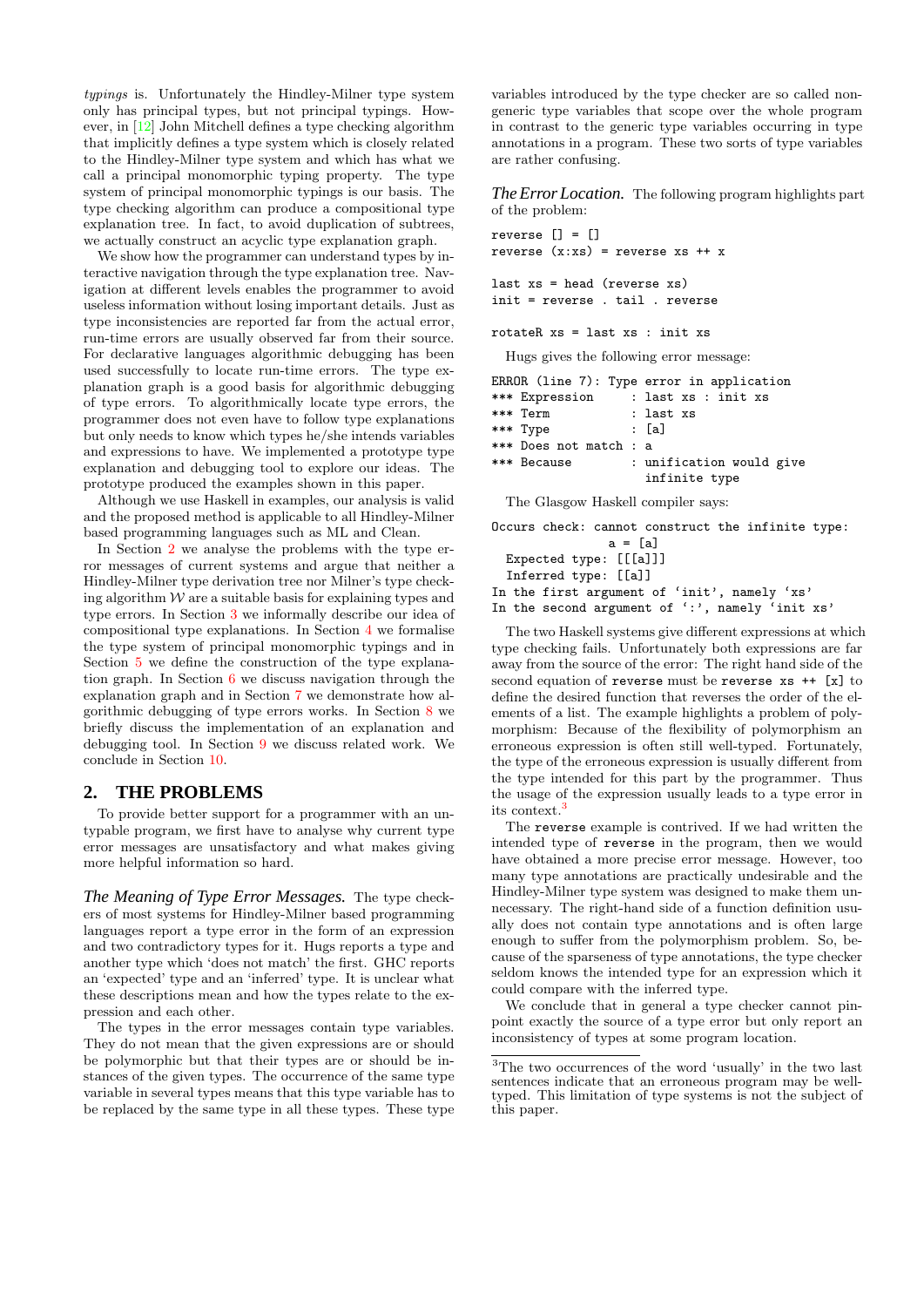*Explanation of Types.* Of the types reported in an error message at least one does not agree with the type intended by the programmer. Hugs reports that in the definition of rotateR the expression last xs has type [a] which does not match the type a. The programmer intends xs to be a list, so the reported type [a] seems reasonable. But why should its type also be an instance of the type a? Similarly, the Glasgow Haskell compiler reports for the last occurrence of xs in the definition of rotateR the types [[[a]]] and [[a]]. The programmer actually intends xs to be a list of arbitrary elements. So how did the type checker obtain the types [[[a]]] and [[a]]? At the heart of a tool for explaining type errors must be a tool for explaining the types of program fragments. However, already for a well-typed expression it is rather difficult to explain its type.

*The Type Inference Tree.* A type system is formally defined through type rules. These define the valid type judgements. A type judgement  $\Delta \vdash M :: \tau$  consists of an expression M, an environment  $\Delta$  that associates each free variable of M with a type, and the type  $\tau$  the expression M has in ∆. A type judgement is valid iff there exists a type inference tree for it. Figure [1](#page-3-0) shows such a tree. (We assume the literal 3 not to be overloaded but to be just of type Int.)

The fact that we have to split the tree into subtrees to fit it onto the page underlines that it is impossible to understand the tree as a whole. We can only look at a small part at a time. We can verify the correctness of the tree by verifying that each inference step is an instance of a type rule. However, an inference step does not provide an explanation. For simplicity we assume that the types of null and (:) are globally known, but consider the tree leaves with the judgements for xs and ys. Why are both of type [Int]? Why not any other type and why the same?

Furthermore, the programmer may intend the expression  $\lambda xs.\lambda ys.\ldots$  to have a more general type, for example the type  $[a]$ -> $[Int]$ -> $([Int], [a])$ . He wants to apply the expression to a list of Chars and a list of Ints. Only for the more general type this would be well-typed. However, a Hindley-Milner proof tree cannot prove that there exists no more general type.

*Algorithm* W*.* Most type explanation systems that have been proposed are based on Milner's type checking algorithm  $W$ . The algorithm recursively traverses an expression to determine its principal type. It implicitly constructs an inference tree. Figure [2](#page-3-1) visualises some intermediate states of  $W$ 's construction of an inference tree for our example. We do not discuss the details here but note that for each as yet unknown type the algorithm introduces a new type variable. For example, before state A it introduces the variables b and c. When subtrees are combined, type variables may have to be substituted. For example, to reach state F the type [Int] has to be substituted for  $d$  to make the type of the function and the type of the argument equal. So type variables scope over the whole tree that has yet been constructed and the algorithm may modify the tree that has already been constructed at any later time. Furthermore, at state C the algorithm uses the type that was already inferred for  $xs$  when traversing another subtree. These global modifications and flow of information between subtrees make it very hard to follow algorithm  $W$ . W can be efficiently implemented but is not suitable for explaining types.

#### **3. COMPOSITIONAL EXPLANATIONS**

In the previous section we argued that a type explanation cannot be based on an inference tree with global dependencies or a type checking algorithm that modifies type variables with global scope. To be comprehensible, an explanation must consist of small manageable units, each of which is meaningful on its own. Hence we claim that a type explanation must be compositional. That is, the whole explanation must have a tree structure where the types at each node are determined uniquely by the types of the node's children. Such an inference step is a small explanation unit and only refers to the explanations of the child nodes.

*Principal Typings.* Let us consider the expression f x y. Without knowing anything else about the variables  $f,\,x$  and  $y$  we can infer that  $f$  must be a function which takes two arguments, the types of these arguments must equal the types of  $x$  and  $y$ , and the type of the whole expression is the result type of the function  $f$ . We can express this concisely as follows:

|      |        | Expression: f x y |
|------|--------|-------------------|
| Type |        | : a               |
| with |        | f :: b -> c -> a  |
|      | x :: b |                   |
|      | v :: c |                   |

<span id="page-3-0"></span>Let us do the same for the expression null  $xs$  appearing in the example of the last section. We know that the predefined function null has type  $[a] \rightarrow$  Bool. Hence we can infer

Expression: null xs Type : Bool with xs :: [a] Similarly for the subexpression  $(xs, ys)$ :

|              |         | Expression: (xs,ys) |         |
|--------------|---------|---------------------|---------|
| Type         |         |                     | : (a,b) |
| with xs :: a |         |                     |         |
|              | ys :: b |                     |         |

Type variables express dependencies between types. The type of an expression and the types of its variables belong together, separately they are meaningless.

Definition 1. A type environment  $\Delta$  plus a type  $\tau$  is a typing, written  $\Delta \vdash \tau$ . A type judgement  $\Delta \vdash M :: \tau$  states that M has type  $\tau$  in  $\Delta$ , that is,  $\Delta \vdash \tau$  is a typing for the expression M.

We just inferred typings of expressions:

|                       | $f x y$ has typing $\{f : b \rightarrow c \rightarrow a, x : b, y : c\} \vdash a$ |
|-----------------------|-----------------------------------------------------------------------------------|
| null $xs$ has typing  | $\{xs :: [a]\}\vdash$ Bool                                                        |
| $(xs, ys)$ has typing | ${xs :: a, ys :: b} \vdash (a, b)$                                                |

Note, however, that the type inference tree of Figure [1](#page-3-0) uses a different typing for the expression  $(xs, ys)$ . But that typing is an instance of the typing which we inferred. We inferred the principal, that is, most general, typing for  $(xs, ys)$ .

<span id="page-3-1"></span>Definition 2. A typing  $\Delta' \vdash \tau'$  is an *instance* of a typing  $\Delta \vdash \tau$  iff there is a type substitution  $\sigma$  with  $\Delta' = \Delta \sigma$  and  $\tau' = \tau \sigma$ . A typing  $\Delta \vdash \tau$  is principal for an expression M iff it is a typing for  $M$  and all typings for  $M$  are instances of  $\Delta \vdash \tau$ . For comparison, a type  $\tau$  is principal for an expression M and a type environment  $\Delta$  iff M has type  $\tau$  in  $\Delta$  and all types  $\tau'$  with  $\Delta \vdash M :: \tau'$  are instances of  $\tau$ .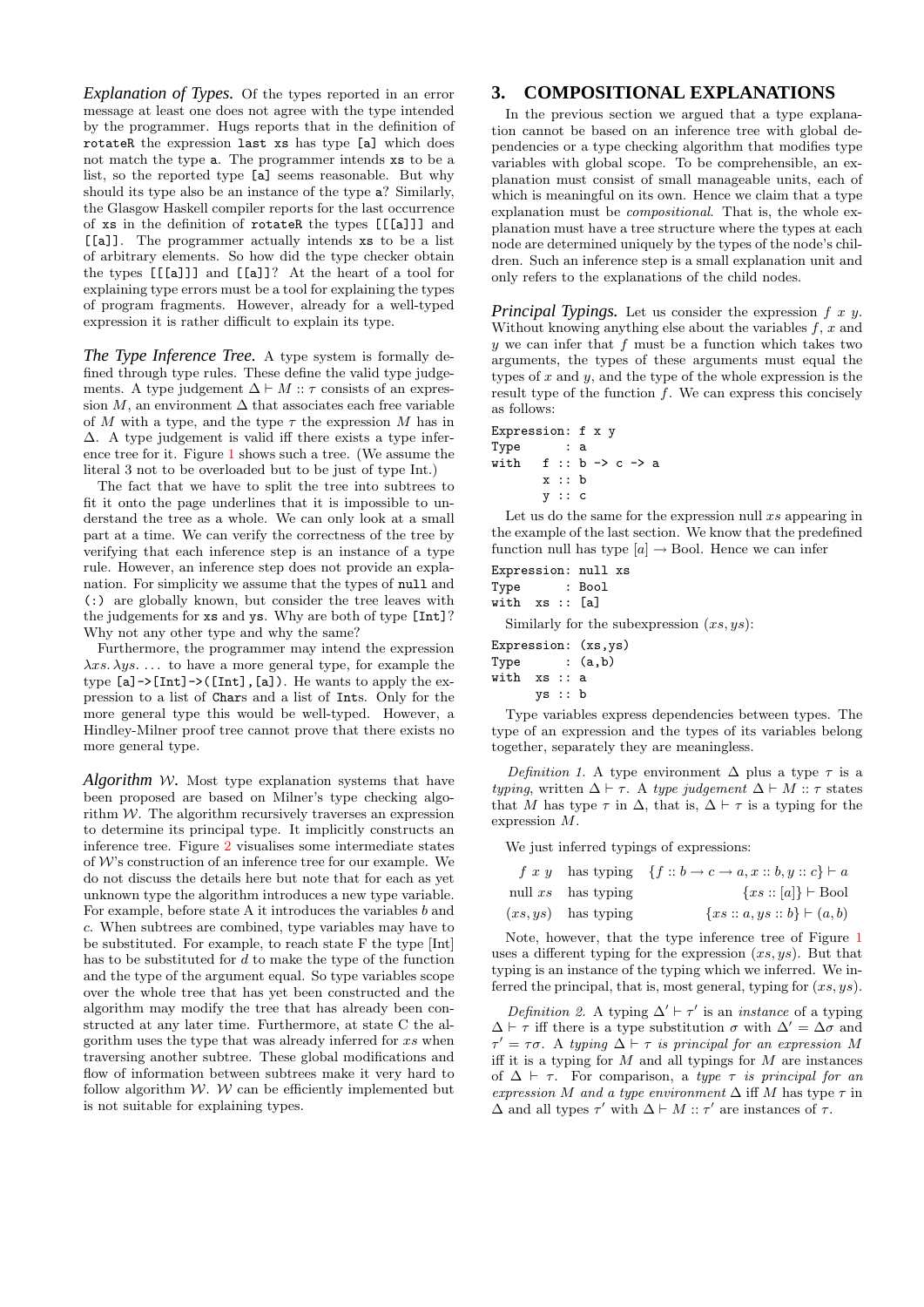(i)  
\n
$$
\frac{\{\}\vdash \text{null} :: [\text{Int}] \to \text{Bool}}{\{x \text{ s} :: [\text{Int}] \} \text{ - } x \text{ s} :: [\text{Int}]\} \text{ - } x \text{ s} :: [\text{Int}]\}
$$
\n(ii)  
\n
$$
\frac{\{xs : [\text{Int}] \} \vdash xs :: [\text{Int}] \{ys :: [\text{Int}]\} \vdash ys :: [\text{Int}]\}}{\{xs : [\text{Int}], ys :: [\text{Int}]\} \vdash (xs, ys) :: ([\text{Int}, [\text{Int}])}\]
$$
\n(iii)  
\n
$$
\frac{\{\} \vdash (\cdot) :: \forall a. a \to [a] \to [a]}{\{\} \vdash (\cdot) :: \text{Int} \to [\text{Int}]\} \to [\text{Int}]\}
$$
\n(iiii)  
\n
$$
\frac{\{\} \vdash (\cdot) :: \forall a. a \to [a] \to [a]}{\{\} \vdash (3) :: [\text{Int}] \to [\text{Int}]\} \quad \{ys :: [\text{Int}]\} \vdash ys :: [\text{Int}]\}
$$
\n
$$
\frac{\{xs : [\text{Int}]\} \vdash x s :: [\text{Int}]\}}{\{xs : [\text{Int}], ys :: [\text{Int}]\} \vdash (3 : y s, xs) :: ([\text{Int}], [\text{Int}])}\
$$
\n(i)  
\n
$$
\frac{\{xs : [\text{Int}], y s :: [\text{Int}], y s :: [\text{Int}]\} \vdash (x s, ys) :: ([\text{Int}], [\text{Int}])}{\{xs : [\text{Int}], y s :: [\text{Int}]\} \vdash (x s, ys) :: ([\text{Int}], [\text{Int}])}\}
$$
\n(iii)  
\n
$$
\frac{\{xs : [\text{Int}], y s :: [\text{Int}], y s :: [\text{Int}]\} \vdash (xs, ys) :: ([\text{Int}], [\text{Int}])}\
$$
\n
$$
\frac{\{xs : [\text{Int}], y s :: [\text{Int}]\} \vdash \text{if null x s then (xs, ys) else (3 : y s, xs) :: ([\text{Int}], [\text{Int}])}
$$
\n
$$
\frac{\{xs : [\text{Int}], y s :: [\text{Int}]\} \vdash \text{if null x s then (xs, ys) else (3 : y s, xs) :: ([\text{Int}], [\text{Int}])}{\{xs : [\text{Int}], [\text{Int}])}\}
$$

 $\{\}\vdash \lambda xs.\lambda ys.$  if null xs then  $(xs, ys)$  else  $(3: ys, xs)$  ::  $[Int] \rightarrow [Int] \rightarrow ([Int], [Int])$ 

For space reasons the subtrees (i), (ii) and (iii) are displayed separately above the tree.

#### Figure 1: A Hindley-Milner Type Inference Tree

|                                                                                      | $\{\}\vdash \text{null} :: \forall a. [a] \rightarrow \text{Bool}$                           |
|--------------------------------------------------------------------------------------|----------------------------------------------------------------------------------------------|
| $\{\}\vdash \text{null} :: \forall a. [a] \rightarrow \text{Bool}$                   | $\{ \} \vdash \text{null} :: [b] \rightarrow \text{Bool}$ $\{ xs :: [b] \} \vdash xs :: [b]$ |
| $\{\}\vdash \text{null} :: [b] \rightarrow \text{Bool}$ $\{xs :: c\} \vdash xs :: c$ | $\{xs::[b]\}\vdash \text{null } xs::\text{Bool}$                                             |
| State A: Introduction of b and $c$                                                   | State B: Substitution $[ b /c]$                                                              |

$$
\frac{\{xs :: [b]\} \vdash xs :: [b]}{\{xs :: [b], ys :: d\} \vdash (xs, ys) :: ([b], d)}
$$
\n
$$
\{\} \vdash 3 :: \text{Int} \quad \frac{\{\}}{3}
$$

State C: Introduction of d

$$
\{\} \vdash 3 :: \textbf{Int} \quad \frac{\{\} \vdash(:): : \forall a . \, a \rightarrow [a] \rightarrow [a]}{\{\} \vdash(:): :e \rightarrow [e] \rightarrow [e]}
$$

State D: Introduction of e

$$
\frac{\{\} \vdash (\mathbf{:}) :: \forall a. a \rightarrow [a] \rightarrow [a]}{\{\} \vdash (\mathbf{:}) :: \text{Int} \rightarrow [\text{Int}] \rightarrow [\text{Int}]}
$$
\n
$$
\{\} \vdash (3 :) :: [\text{Int}] \rightarrow [\text{Int}]
$$
\n
$$
\{ys :: d\} \vdash ys :: d
$$

State E: Substitution [[Int]/e]

$$
\frac{\{x s :: [b]\} \vdash xs :: [b] \quad \{ys :: [\text{Int}]\} \vdash ys :: [\text{Int}]}{\{xs :: [b], ys :: [\text{Int}]\} \vdash (xs, ys) :: ([b], [\text{Int}])}
$$
\n
$$
\frac{\{\} \vdash (:) :: \forall a. a \rightarrow [a] \rightarrow [a]}{\{\} \vdash (): :: \text{Int} \rightarrow [\text{Int}] \rightarrow [\text{Int}]} \quad \{ys :: [\text{Int}]\} \vdash ys :: [\text{Int}]\}
$$
\n
$$
\frac{\{\} \vdash (:) :: \forall a. a \rightarrow [a] \rightarrow [a]}{\{\} \vdash (): :: \text{Int} \rightarrow [\text{Int}] \rightarrow [\text{Int}]} \quad \{ys :: [\text{Int}]\} \vdash ys :: [\text{Int}]\}
$$

State F: Substitution [[Int]/d]

$$
\frac{\vdots}{\{ys :: [\text{Int}]\} \vdash 3 : ys :: [\text{Int}]} \{xs :: [b]\} \vdash xs :: [b]}\{xs :: [b], ys :: [\text{Int}]\} \vdash (3 : ys, xs) :: ([\text{Int}], [b])\text{State G}
$$

Figure 2: Some Intermediate Steps of Type Inference Tree Construction by Algorithm W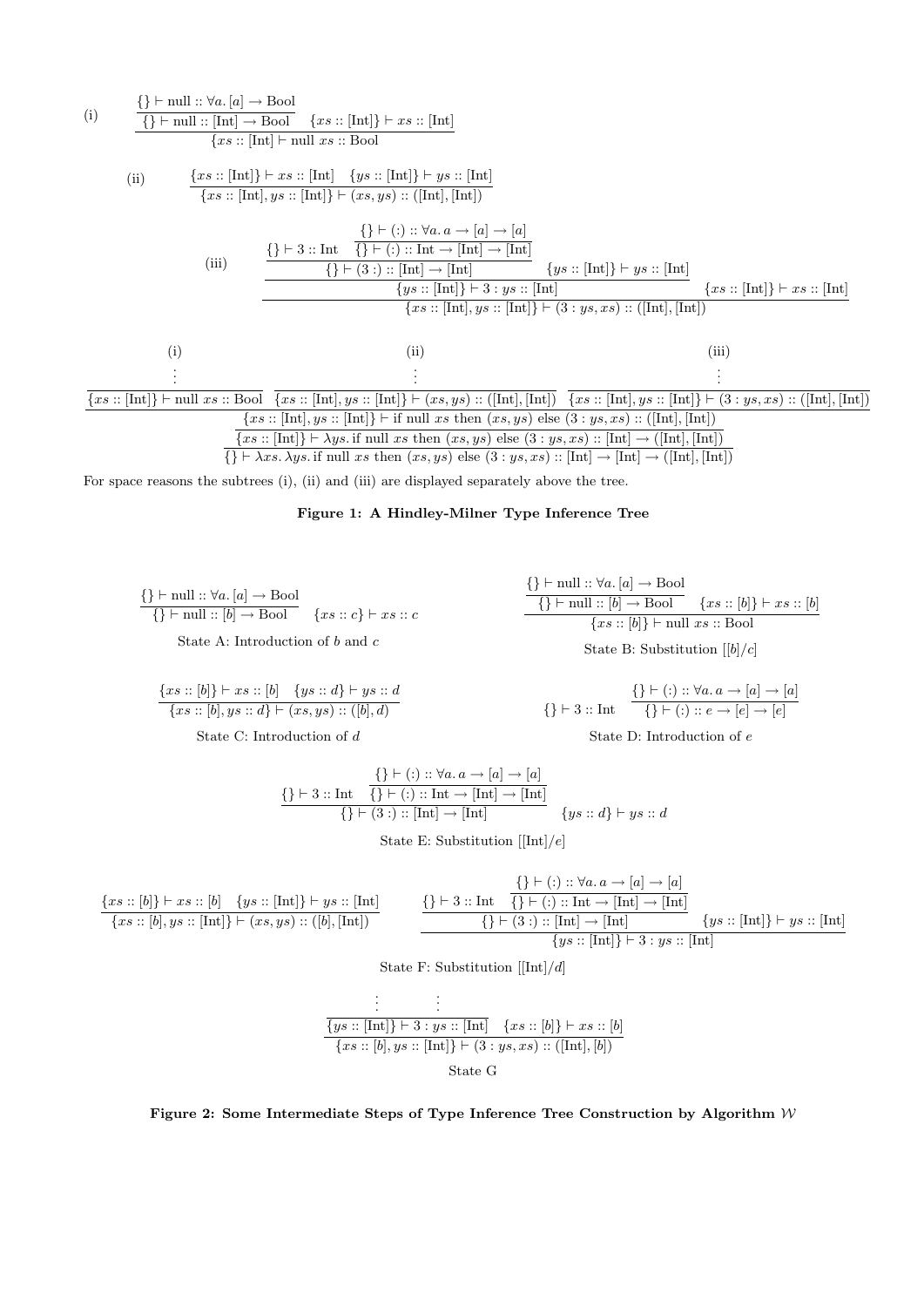A principal type is meaningless without a fixed type environment. In contrast, an expression determines its principal typing uniquely up to type variable renaming. Hence a principal typing is a meaningful unit of information about an expression.

An Inference Step. We have principal typings for null xs and (xs, ys) The following typing is also principal:

```
Expression: (3:ys,xs)
Type : ([Int],a)
with xs :: a
     ys :: [Int]
```
How do we determine from these principal typings the principal typing for if null xs then  $(xs, ys)$  else  $(3: ys, xs)$ ? First, we arrange the three typings in three columns side by side:

|       |    | Expressions: null xs | (xs,ys) | (3:ys,xs)                       |
|-------|----|----------------------|---------|---------------------------------|
| Types |    | : Bool               | (b, c)  | $(\lceil \text{Int} \rceil, d)$ |
| with  | XS | Ta 1                 | b       | d                               |
|       | ys |                      | C.      | [Int]                           |

We renamed the type variables of the second and third typing (the last two columns). The type variables express dependencies within a typing, but they are unrelated to type variables in other typings. For the if-then-else construct the type of the first argument must be Bool and the types of the second and third argument must be equal. We substitute [Int] for b, and c for d:

|         |    | Expressions: null xs |       | $(xs,ys)$ $(3:ys, xs)$ |
|---------|----|----------------------|-------|------------------------|
| Types   |    | : Bool               |       | ([Int], c) ([Int], c)  |
| with xs |    | Tal.                 | [Int] | C                      |
|         | vs |                      | C.    | [Int]                  |

Also the types of the variables xs and ys have to agree. Hence we substitute [Int] for c and Int for a:

<span id="page-5-0"></span>

|         |    | Expressions: $null xs (xs, ys)$ |                                   | (3:vs,xs) |
|---------|----|---------------------------------|-----------------------------------|-----------|
| Types   |    | : Bool                          | $([Int], [Int])$ $([Int], [Int])$ |           |
| with xs |    | [Int]                           | [Int]                             | [Int]     |
|         | ys |                                 | [Int]                             | [Int]     |

In short, we applied the most general substitution that gives the required type equalities. We obtain the principal typing:

```
Expression: if null xs then (xs,ys) else (3:ys,xs)Type : ([Int], [Int])
with xs :: [Int]
     ys :: [Int]
```
Figure [3](#page-5-1) shows the whole type inference tree of principal typings for our example. Type variables are local to a single principal typing. The typings at the leaves of the derivation tree are trivial and independent of the remaining tree. The conclusion of an inference step is uniquely determined by its premises. In a nutshell: the tree is compositionally defined.

*A Type Error.* For an untypable expression a type inference step will fail. In that case an error message can report the conflicting typings:

```
Type error in: (map toUpper) . (++)
  because
Expressions: (.) (map toUpper) (++)
Types: (a \rightarrow [Char]) \rightarrow a \rightarrow [Char] [b]->[b]->[b]
```
This error message is surprisingly similar to the one given by the Glasgow Haskell compiler. However, all the information in our error message has a well-defined meaning. The function (.) (map toUpper) has the principal typing  $\{\}\vdash (a \rightarrow [Char]) \rightarrow a \rightarrow [Char]$  and its argument  $(++)$ has the principal typing  $\{\}\vdash [b] \rightarrow [b] \rightarrow [b]$  (here we assume the types of map, toUpper etc. as given). The underlining of types emphasises that the type of function and argument do not fit together. The remaining parts of the example, especially the arguments xs and ys, do not contribute to the error. If the programmer does not understand the principal typing for an expression, he/she can ask for more explanations as we will discuss in subsequent sections.

*Polymorphic and Monomorphic Variables.* Type inference for the Hindley-Milner system is in general not as easy as we have so far suggested. Consider the expression  $x \, x$ . According to the previous exposition it gives a type error:

Type error in: x x because Expressions: x x Types : a b with **x** a b

<span id="page-5-1"></span>The type of the first  $x$  needs to be a function, that is  $c \rightarrow d$ . The type of the second x must be equal to the argument type of the function. On the other hand both occurrences of x must have the same type.

However, there exists infinitely many typings for  $x \, x$ , for example:

$$
\{x :: \forall a.a\} \vdash x x :: \forall a.a
$$

$$
\{x :: \forall a.a \rightarrow a\} \vdash x x :: \forall a.a \rightarrow a
$$

The point is that  $x$  can be a polymorphic variable. Then it can be used at different occurrences with different types. In the previous section we actually used the polymorphic variable null but we did not consider the possibility that any of the variables we listed in the type environments of the typings is polymorphic.

The expression  $x \, x$  is given in [\[6\]](#page-11-18) as an example for an expression for which no principal typing exists in the Hindley-Milner type system. The Hindley-Milner type system only has principal types, which are not sufficient for a compositional type explanation. So how can we get around this problem? The Hindley-Milner type system clearly distinguishes between polymorphic variables and monomorphic variables. Variables defined on the top-level of a program or within a let are polymorphic. The type of a polymorphic variable may contain ∀-quantifiers and then the variable may be used with different types. All other variables, basically those representing function arguments, are monomorphic. The type of a monomorphic variable may contain type variables, but the monomorphic variable may only be used with the same type at each occurrence.

*Principal Monomorphic Typings.* The type environments in all our previous examples contain only monomorphic variables. We assumed that the types of the polymorphic variables and data constructors such as null and (:) were implicitly globally known. Because new polymorphic variables can be defined in a program, possibly even within a let with only a limited scope, we need to make the types of polymorphic variables explicit in a formal type system. We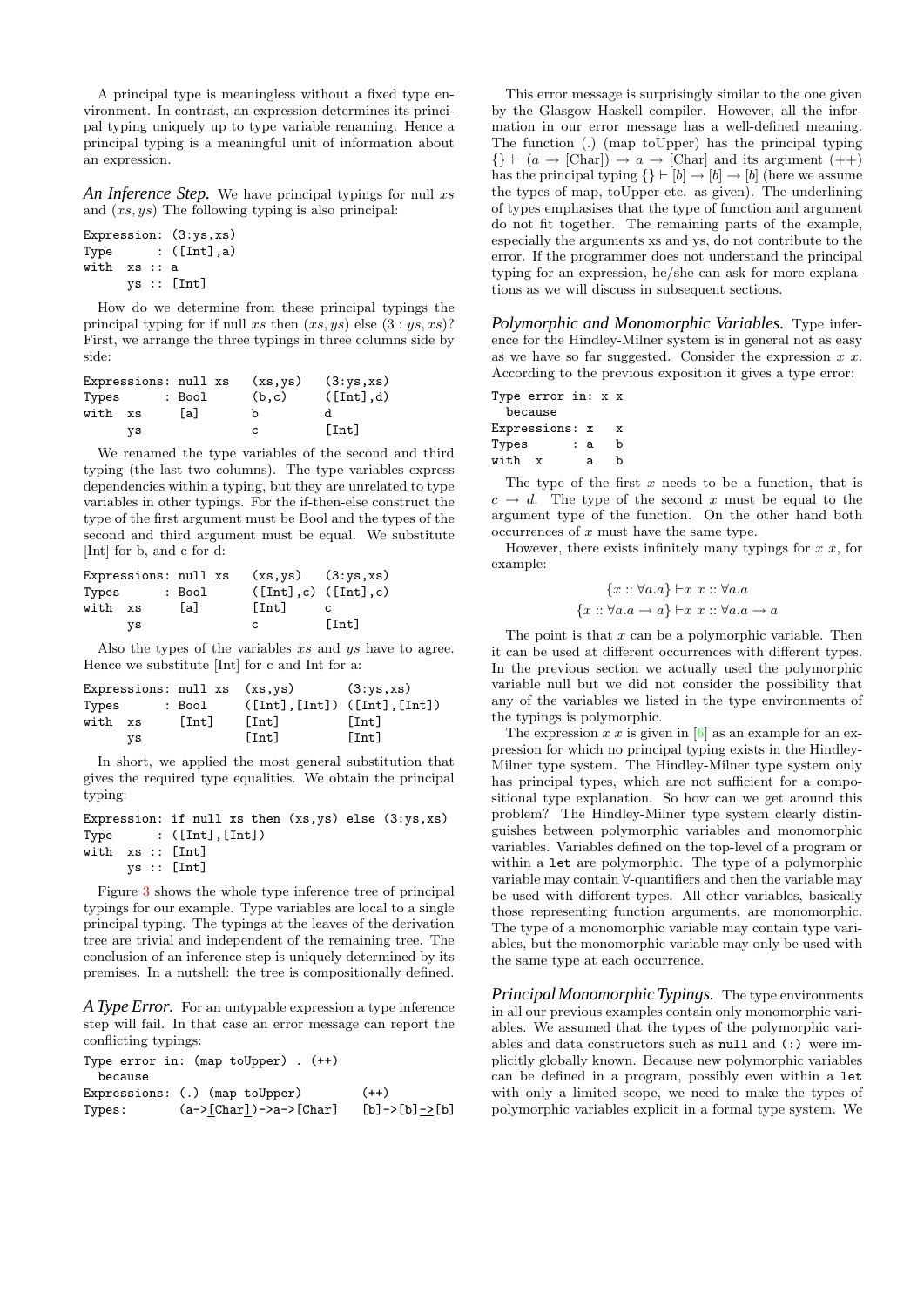(i) {} ⊢ null :: [a] → Bool {xs :: b} ⊢ xs :: b {xs :: [a] <sup>⊢</sup> null xs :: Bool [[a]/b] (ii) {xs :: a} ⊢ xs :: a {ys :: b} ⊢ ys :: b {xs :: a, ys :: b} ⊢ (xs, ys) :: (a, b) (iii) {} ⊢ 3 :: Int {} ⊢ (:) :: a → [a] → [a] {} ⊢ (3 :) :: [Int] <sup>→</sup> [Int] [[Int]/a] {ys :: a} ⊢ ys :: a {ys :: [Int]} ⊢ 3 : ys :: [Int] [[Int]/a] {xs :: a} ⊢ xs :: a {xs :: a, ys :: [Int]} ⊢ (3 : ys, xs) :: ([Int], a) (i) . . . {xs :: [a]} ⊢ null xs :: Bool (ii) . . . {xs :: b, ys :: c} ⊢ (xs, ys) :: (b, c) (iii) . . . {xs :: d, ys :: [Int]} ⊢ (3 : ys, xs) :: ([Int], d) {xs :: [Int], ys :: [Int]} ⊢ if null xs then (xs, ys) else (3 : ys, xs) :: ([Int], [Int]) {xs :: [Int]} ⊢ λys. if null xs then (xs, ys) else (3 : ys, xs) :: [Int] → ([Int], [Int]) {} ⊢ λxs. λys. if null xs then (xs, ys) else (3 : ys, xs) :: [Int] → [Int] → ([Int], [Int]) [Int/a, [Int]/b , [Int]/c, [Int]/d]

<span id="page-6-1"></span>Figure 3: A Type Inference Tree of Principal Local Typings

introduce a second, separate environment for the types of polymorphic variables. The idea is that the type checker takes as input an expression together with an environment for the polymorphic variables. If the types are not inconsistent, then the type checker produces as output a type for the expression and a type environment for the monomorphic variables which occur freely in the expression. This type and type environment will be the most general of all types and type environments that give a valid type judgement, that is, it is a principal monomorphic typing.

#### **4. THE TYPE SYSTEM**

Following the preceding informal introduction we now define our type system of principal monomorphic typings.

*The Language.* Because we aim for a tool for real programs we do not use the classical λ-calculus plus let. Instead, our language uses the main features of functional languages. All subsequent examples are written in the language.

The syntax is given in Figure [4.](#page-6-0) For type checking purposes we can define patterns to be equal to expressions, but they shall not contain the let construct and in practice they will have to meet more restrictions. An equation consists of a left-hand side expression and a right-hand side expression, where the defined variable appears first on the left-hand side. A definition consists of one or more equations for the same variable. A program is a sequence of definitions. A definition may be recursive, but for simplicity we do not allow mutual recursion. Hence a polymorphic variable can only be used in its own and subsequent definitions.

∀ *is Superfluous.* The Hindley-Milner type system uses the ∀-quantifier in types of polymorphic variables. For example, the variable null has type  $\forall a. [a] \rightarrow$  Bool. In our type system we always regard typings instead of types. We can express polymorphism in a typing, without using the ∀ quantifier. The polymorphic variable null has the principal typing  $\{\}\vdash[a]\rightarrow\text{Bool}$ . The fact that null does not occur in

<span id="page-6-0"></span>the domain of the type environment {} indicates that null is polymorphic. In contrast, a principal typing  $\{ys : a\} \vdash a$ for a variable ys indicates that ys is monomorphic. We will see that ys cannot have several different types in an expression, because at each inference step the types of all variables in the type environments are unified.

So in our type system we do not use the ∀-quantifier at all. This keeps the type system simple. In particular, a type variable always scopes over the typing in which it appears. It is furthermore useful in practice, because no functional languages based on the Hindley-Milner type system uses the ∀-quantifier for types of polymorphic variables. A type signature

$$
\texttt{null} :: [a] \rightarrow \texttt{Bool}
$$

in a functional language can simply be interpreted as specifying for null the typing

$$
\{\} \vdash [a] \to \text{Bool}
$$

<span id="page-6-2"></span>For every polymorphic variables with a type signature the type environment of the typing is empty. However, not for every polymorphic variables is this type environment empty, as we will demonstrate later in a discussion of restricted polymorphism.

<span id="page-6-4"></span><span id="page-6-3"></span>*Type Judgements.* The environments for monomorphic and polymorphic variables are separate. Whereas the former associate monomorphic variables with types, the latter associate polymorphic variables with typings(!). A monomorphic (type) environment  $\Delta$  is a mapping from variables to types. A (monomorphic) typing  $\Delta \vdash \tau$  is a pair of a monomorphic type environment and a type. A polymorphic (typing) environment  $\Gamma$  is a mapping from variables to typings. We often write an environment as a set of pairs.  $dom(\Gamma)$ denotes the domain of the environment  $\Gamma$ . The + operator combines two environments such that the right supersedes the left. The ∪ operator combines two environments under the assumption that they agree on the common domain. Let V be a set of variables.  $\Gamma \setminus V$  denotes the environment that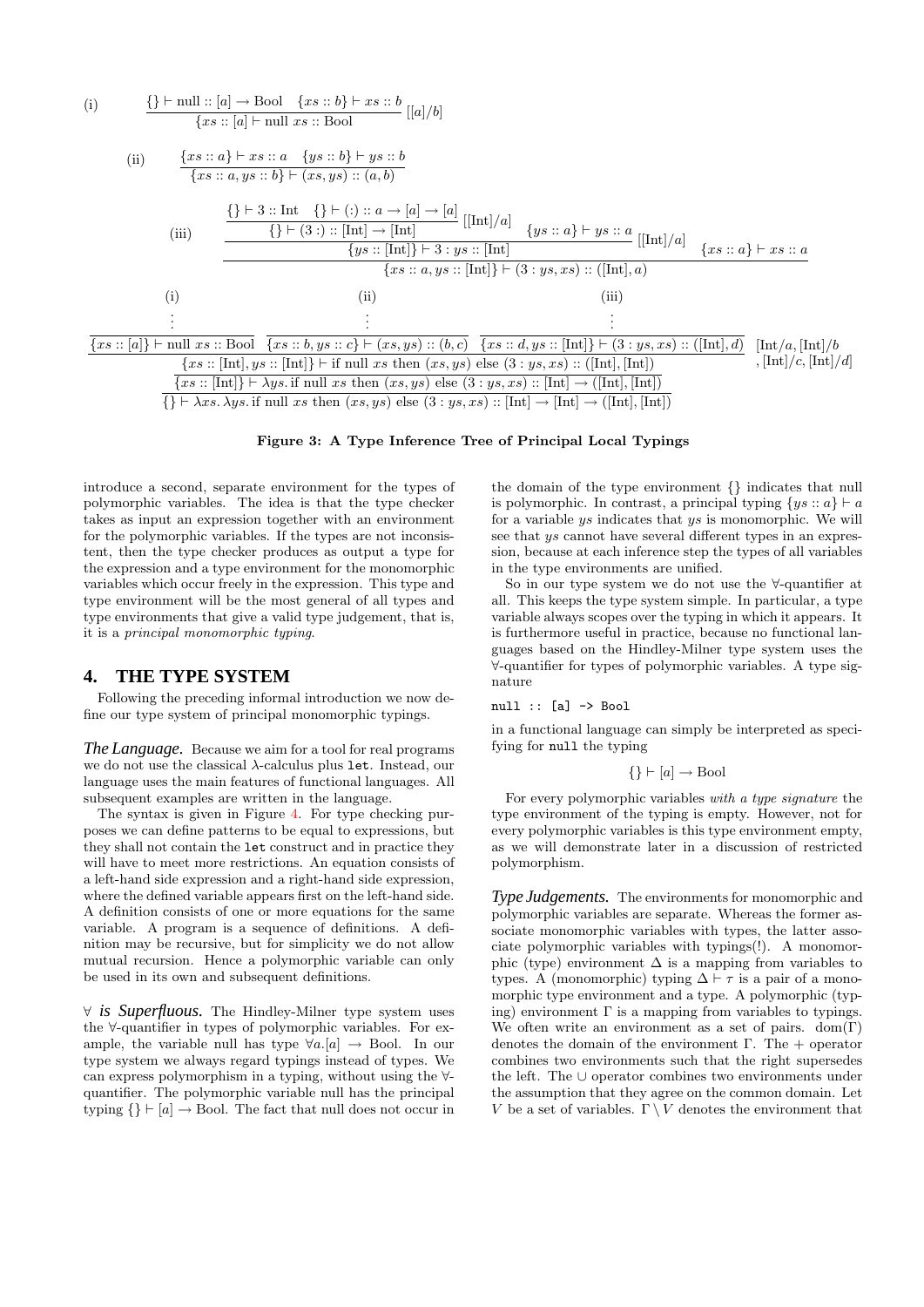| x, y, f                                                             |
|---------------------------------------------------------------------|
| $n := \ldots \mid -2 \mid -1 \mid 0 \mid 1 \mid 2 \mid \ldots$      |
| $c := (.) \mid   $ True   False                                     |
| $M, N := n   c   x   M N  $ let bind in M                           |
| $P = M$                                                             |
| $eq(f) := f P_1 \dots P_i = M;$                                     |
| $def(f) := eq_1(f) \dots eq_i(f);$                                  |
| $prog := def_1(f_1) \dots def_i(f_i);$                              |
| $\alpha$                                                            |
| $T := \text{Int}   \text{Bool}     \cdot   \ldots$                  |
| $\tau := \alpha \mid \tau_1 \to \tau_2 \mid T \tau_1 \ldots \tau_i$ |
|                                                                     |

#### Figure 4: Syntax of the Language

monomorphic (type) environment  $\Delta := \{x_1 :: \tau_1, \ldots, x_i :: \tau_i\}$ <br>(monomorphic) typing  $\Delta \vdash \tau$  $(monomorphic)$  typing<br>polymorphic (type) environment polymorphic (type) environment  $\Gamma := \{x_1 \mapsto (\Delta_1 \vdash \tau_1), \ldots, x_i \mapsto (\Delta_i \vdash \tau_i)\}\$ type judgements  $\Gamma; \Delta \vdash M :: \tau$ ,  $\Gamma; \Delta \vdash eq(f)$ ,  $\Gamma_1; \Gamma_2; \Delta \vdash def(f)$ ,  $\Gamma; \Delta \vdash prog$ 

#### Figure 5: Type Judgements and their Components

INT 
$$
\frac{\Gamma(c) = \{\} \mid \tau}{\Gamma; \{\} \mid e::\tau}
$$
  $\text{POLVVaR}$   $\frac{\Gamma(x) = \Delta \vdash \tau}{\Gamma; \Delta \vdash x::\tau}$   $\text{MONOVaR}$   $\frac{x \notin \text{dom}(\Gamma)}{\Gamma; \{x::\alpha\} \mid x::\alpha}$   
\n $\text{APPLICATION}$   $\frac{\Gamma; \Delta_1 \vdash M::\tau_1 \quad \Gamma; \Delta_2 \vdash N::\tau_2}{\Gamma; \Delta \vdash MN::\tau_4} (\Delta, \tau_3 \rightarrow \tau_4) = \mathcal{U}(\{\Delta_1, \Delta_2\}, \{\tau_1, \tau_2 \rightarrow \alpha\})$   $\alpha$  new  
\n $\text{LET}$   $\frac{\Gamma; \Gamma'; \Delta_1 \vdash \text{def}(f) \quad \Gamma + \Gamma'; \Delta_2 \vdash M::\tau'}{\Gamma; \Delta \vdash \text{def}(f) \text{ in } M::\tau}$   $(\Delta, \tau) = \mathcal{U}(\{\Delta_1, \Delta_2\}, \{\tau'\})$   
\n $\text{EQUATION}$   $\frac{\Gamma \setminus \text{vars}(\{P_1, \ldots, P_i\}); \Delta_1 \vdash f \cdot P_1 \ldots P_i :: \tau_1 \quad \Gamma \setminus \text{vars}(\{P_1, \ldots, P_i\}); \Delta_2 \vdash M::\tau'}{\Gamma; \Delta \setminus \text{vars}(\{P_1, \ldots, P_i\}) \vdash f \cdot P_1 \ldots P_i = M}$   
\n $\text{DEFINITION}$   $\frac{\Gamma \setminus \{f\}; \Delta_1 \vdash eq_1(f) \quad \ldots \quad \Gamma \setminus \{f\}; \Delta_i \vdash eq_i(f)}{\Gamma; \{f \mapsto \text{reduce}(\Delta' \vdash \Delta(f))\}; \Delta' \vdash eq_1(f) \ldots \cdot eq_i(f); \Delta' = \Delta \setminus \{f\}}$   
\n $\text{PROGRAM}$   $\frac{\Gamma; \Gamma_1; \Delta_1 \vdash \text{def}_1(f_1) \quad \Gamma \cup \Gamma_1; \Gamma_2; \Delta_2 \vdash \text{def}_2(f_2) \quad \ldots \quad \Gamma \cup \Gamma_1 \cup \ldots \cup \Gamma_{i-1}; \Gamma_i; \Delta_i \vdash$ 

#### Figure 6: The Type System of Principal Monomorphic Typings

$$
\mathcal{U}(\{\Delta_1,\ldots,\Delta_i\}) = \text{let} \quad \alpha_x \text{ new with } x \in \text{dom}(\Delta_1) \cup \ldots \cup \text{dom}(\Delta_i) \n\sigma = \text{mgu}(\{\alpha_x = \Delta(x) \mid \Delta \in \{\Delta_1,\ldots,\Delta_i\}, x \in \text{dom}(\Delta)\}) \n\text{in} \quad \Delta_1 \sigma \cup \ldots \cup \Delta_i \sigma \n\mathcal{U}(\{\Delta_1,\ldots,\Delta_i\},\{\tau_1,\ldots,\tau_j\}) = \text{let} \quad \alpha \text{ new and } \alpha_x \text{ new with } x \in \text{dom}(\Delta_1) \cup \ldots \cup \text{dom}(\Delta_i) \n\sigma = \text{mgu}(\{\alpha_x = \Delta(x) \mid \Delta \in \{\Delta_1,\ldots,\Delta_i\}, x \in \text{dom}(\Delta)\} \cup \{\alpha = \tau \mid \tau \in \{\tau_1,\ldots,\tau_j\}\}) \n\text{in} \quad (\Delta_1 \sigma \cup \ldots \cup \Delta_i \sigma, \tau_1 \sigma)
$$

#### Figure 7: Unification of Type Environments and Types

reduce( $\Delta \vdash \tau$ ) = ( $\Delta \setminus \{x \in \text{dom}(\Delta) \mid \text{tyVars}(\Delta(x)) \cap \text{tyVars}(\tau) = \emptyset\}$   $\vdash \tau$ 

#### <span id="page-7-0"></span>Figure 8: Reduction of a Typing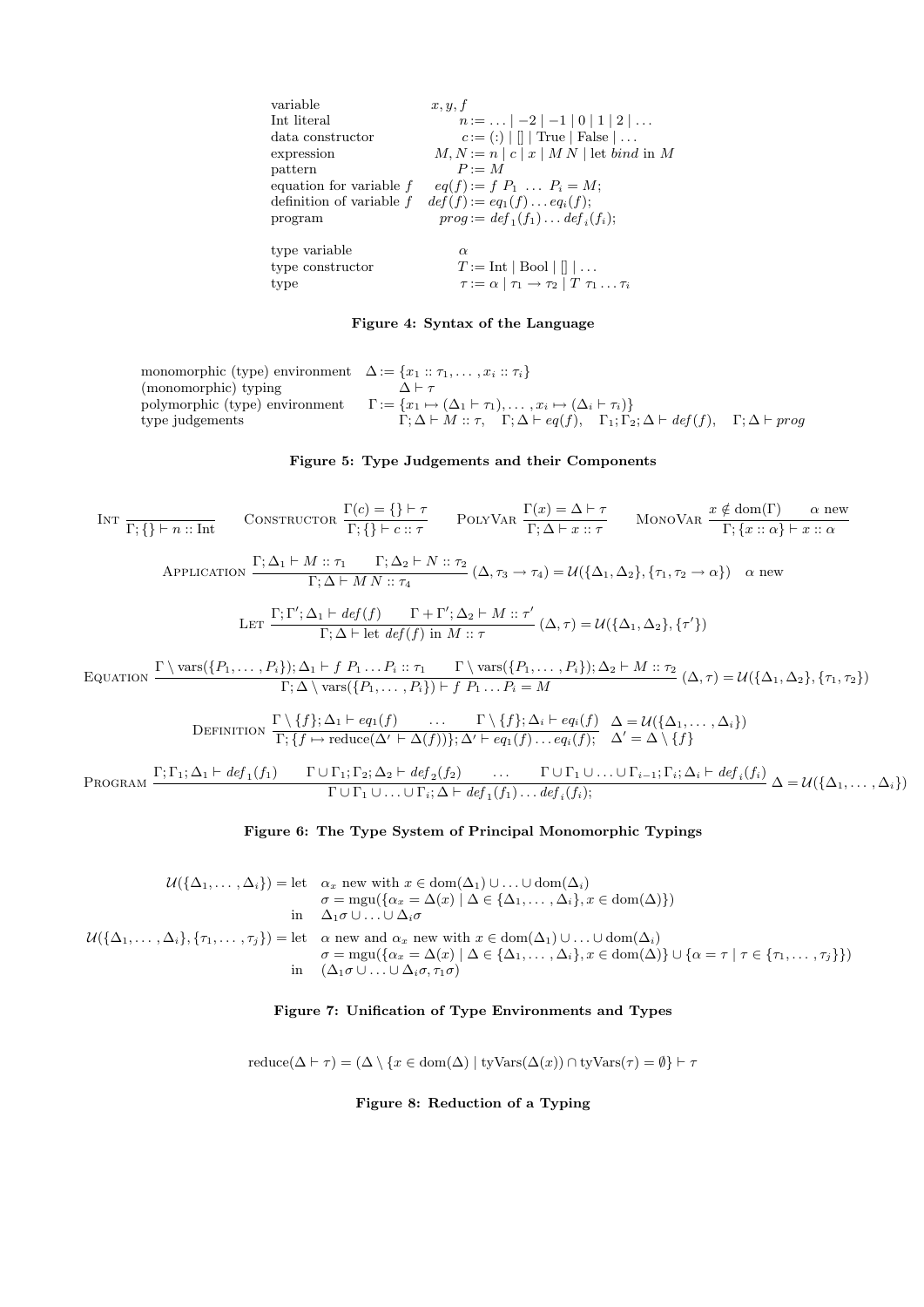agrees with Γ except that it is not defined for the variables in  $V$ .

Figure [5](#page-6-1) shows the syntax of typings, type environments and the four sorts of type judgements for the various program fragments. The type judgements for equations, definitions and programs do not have a type, only environments and a program fragment. The type judgement for definitions has two polymorphic environments. The first is for the polymorphic variables that can be used within the group and the second is for the polymorphic variable defined by the group.

*Type Rules.* The type rules of our type system of principal monomorphic typings are given in Figure [6](#page-6-2). Variables in the domain of the polymorphic environment are polymorphic, all other variables are monomorphic. Note that within its own definition a variable is monomorphic. In rule Equation the variables occurring in the patterns have to be removed from environments to achieve correct variable scoping, similarly the defined variable has to be removed in rule DEFINITION. In rules LET and PROGRAM the combination of environments with + assures correct variable scoping. In rule Program Γ assigns typings to data constructors.

*Unification of Environments and Types.* The unification of monomorphic environments and types is defined in Fig-ure [7.](#page-6-3) The function  $U$  uses a function mgu which determines the most general unifier of a set of type equations. Such a unification function is defined in Section 11.2.2 of [\[12](#page-11-17)]. Environments are unified by unifying the types for each variable. The unified environment has types for all variables that occur in any of the input environments.

*Type Variables.* Type variables always scope over a typing, no matter if the typing is within a polymorphic environment or part of a type judgement. For unification typings are split apart into monomorphic environments and types. Because type variables from different typings are unrelated, the type variables of typings that are unified have to be disjoint. To ensure disjointness we demand by the common informal statement ' $\alpha$  new' in the type rules that every such type variable  $\alpha$  is distinct from all other type variables introduced in the type inference tree. This requirement of globally unique type variables is easy to implement efficiently.

<span id="page-8-0"></span>Alternatively, we could require disjointness in the premises of rules and add a rule for renaming type variables in typings. This approach makes the scope of type variables explicit in the type system, but it also leads to a larger type system that is further away from an efficient implementation.

*Restricted Polymorphism.* Consider the program:

f  $xs = let g y = y : xs$ in  $g$  1 ++  $g$  True

For the local definition we obtain the type judgement:

$$
\{(++)\mapsto\ldots\}; \{g\mapsto (\{xs::[a]\}\vdash a\to [a])\} \vdash g y = y : xs
$$

Although g is a polymorphic variable after the in, it cannot be instantiated to different types there. We can infer

$$
\{(++)\mapsto \dots, g\mapsto (\{xs :: [a]\}\vdash a\to [a])\}; \{xs :: [Int]\}\
$$
  

$$
\vdash g\ 1 :: [Int]
$$

and

$$
\{(++)\mapsto\ldots,g\mapsto (\{xs::[a]\}\vdash a\to[a])\};\{xs::[Bool]\}\
$$
  

$$
\vdash g\text{ True}::[Bool]
$$

but the type inference step for  $g \; 1 \; ++ \; g$  True requires unification of the types of xs and hence fails. The program is rightly not typable.

The monomorphic variable xs in the monomorphic environment of g expresses that the type of the variable g is not polymorphic in a. For programs such as this example a polymorphic environment must associate polymorphic variables with typings, not just types. There is however no point for such a typing to contain a monomorphic variable whose type does not contain any type variable of the type of the typing. Such superfluous monomorphic variables are removed by the function reduce defined in Figure [8](#page-6-4) and used in rule DEFINITION.

*Type Inference and the Hindley-Milner system.* We obtained our type system of principal monomorphic typings by rewriting John Mitchell's type checking algorithm PTL ([[12\]](#page-11-17), Section 11.3.3) as a type inference system and extending it to our language. Mitchell uses PTL to expose the strong relationship between type checking for the simply typed  $\lambda$ calculus and for the Hindley-Milner type system.

Our type rules can be read as a type checking algorithm. The (first) polymorphic environment and the program fragment are the input. The remaining components of a type judgement, which may be a second polymorphic environment, the monomorphic environment and a type, are the output.

For example, for a polymorphic environment  $\Gamma$  and an application  $M N$  the algorithm recursively calls itself twice. One call with  $\Gamma$  and  $M$  as input determines the principal monomorphic typing  $\Delta_1 \vdash \tau_1$ , and the other call with  $\Gamma$  and  $N$  as input determines the principal monomorphic typing  $\Delta_2 \vdash \tau_2$ . The two calls are independent. Finally, the unification function  $U$  combines the two typings to obtain the principal monomorphic typing  $\Delta \vdash \tau_4$  for M N and  $\Gamma$ .

Definition 3. A (monomorphic) typing  $\Delta \vdash \tau$  is principal for an expression  $M$  and a polymorphic environment  $\Gamma$  iff  $\Gamma; \Delta \vdash M :: \tau$  and all (monomorphic) typings  $\Delta' \vdash \tau'$  with  $(\Gamma')^{\forall} \cup \Delta' \vdash_{HM} M :: \tau'$  are instances of  $\Delta \vdash \tau$ . The second type judgement is a judgement of the Hindley-Milner type system and  $(\cdot)^{\forall}$  translates a polymorphic environment into an environment with ∀-quantified types.

We claim that if  $(\Gamma)^{\forall} \cup \Delta' \vdash_{HM} M :: \tau'$ , then a type judgement  $\Gamma; \Delta \vdash M :: \tau$  is provable in our type system and  $\Delta \vdash \tau$  is principal for M and Γ. Theorems 11.3.5, 11.3.9, 11.3.10 and 11.3.13 of [\[12\]](#page-11-17) prove similar properties for algorithm PTL. An adaption of Mitchell's proofs should be routine but is outside the scope of this paper.

#### **5. THE EXPLANATION GRAPH**

Our type system has principal monomorphic typings, but the polymorphic environment still creates global dependencies in a type inference tree. The typing for the use of a polymorphic variable is a leaf in the inference tree. To understand why the polymorphic variable has the given typing we have to search the inference tree for the place where the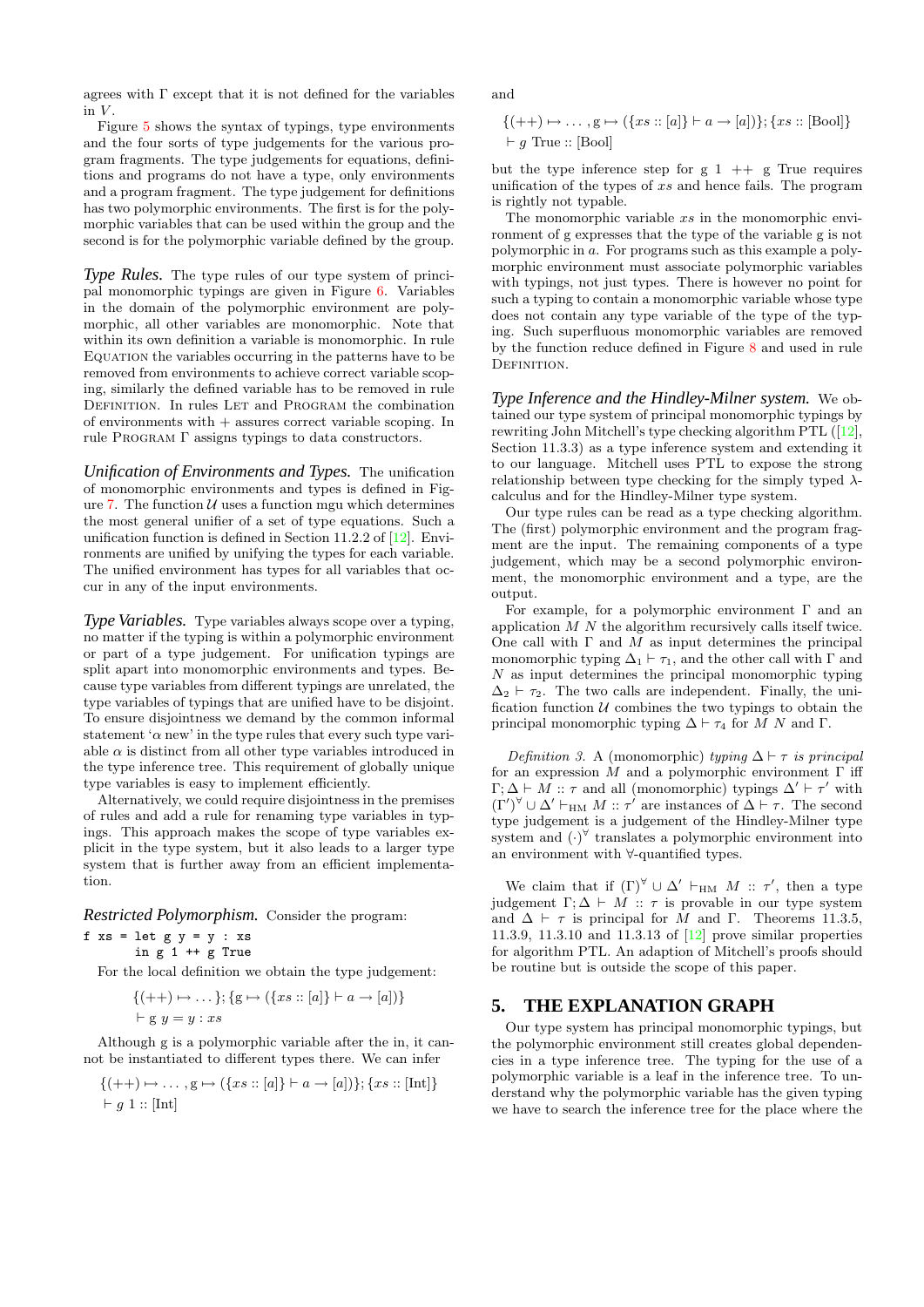typing is added to the polymorphic typing environment. So the inference tree is not compositional.

The solution is simple: We copy the whole inference tree of the definition of a polymorphic variable to every use occurrence of this variable in the tree, so that the typing for a used polymorphic variable is no longer a leaf in the tree. Consider the expression id 3 where

id  $x = x$ 

From the non-compositional derivation tree

$$
\frac{\Gamma; \{\} \vdash \mathrm{id} :: a \to a \qquad \Gamma; \{\} \vdash 3 :: \mathrm{Int} \ \Gamma; \{\} \vdash \mathrm{id} \ 3 :: \mathrm{Int} \ \Gamma \}
$$

we construct the tree

$$
\{id::b\} \vdash id::b \quad \{x::a\} \vdash x :: a
$$
\n
$$
\{id::a \rightarrow a, x :: a\} \vdash id x :: a \qquad \{x::a\} \vdash x :: a
$$
\n
$$
\{id::a \rightarrow a\} \vdash id x = x
$$
\n
$$
\{i\} \vdash id :: a \rightarrow a \qquad \{\} \vdash 3 :: \text{Int}
$$
\n
$$
\{\} \vdash id :: \text{Int}
$$

This explanation tree is not completely syntax directed as the type inference tree, but it is compositional. The polymorphic environment is no longer needed. We also collapse trivial inference steps for definitions with a single equation. The typing for a data constructor is still a leaf of the tree, but it may be useful to put the definition of the data type above the typing in the tree, because it implicitly declares the type of the data constructor.

Copying the tree for every definition of a polymorphic variable to every use of it is a waste of space. So we share such subtrees and construct an acyclic explanation graph instead of an explanation tree. Sharing is also useful to tell a programmer who is navigating through the explanation graph that he/she already visited a certain subgraph, even if he/she did so by coming from a different use point of a polymorphic variable.

#### **6. NAVIGATION THROUGH THE GRAPH**

We defined the graph to be compositional so that each inference step is meaningful on its own. In practice the programmer will only be interested in a fraction of the inference steps of the explanation graph. The programmer understands typings best by interactively navigating through the graph.

<span id="page-9-0"></span>*At the Level of Program Fragments.* Type checking our example program from Section [2](#page-1-0) gives the following error message:

|         |                              |                                 |                         |  | Type error in: (last xs) : (init xs) |  |
|---------|------------------------------|---------------------------------|-------------------------|--|--------------------------------------|--|
|         | because                      |                                 |                         |  |                                      |  |
|         | Expressions: $(:)$ (last xs) |                                 |                         |  | init xs                              |  |
| Types   |                              |                                 | : $[a] \rightarrow [a]$ |  | ſы                                   |  |
| with xs |                              | $\lceil \lceil a \rceil \rceil$ |                         |  | [[6]                                 |  |

The typings of both subexpressions are surprising. Why is xs a list of lists in the left subexpression and even a three times nested list in the right one? It should just be a list with arbitrary elements.

The central point in locating errors is that the type of xs in the typings of the subexpressions (:) (last xs) and init xs may well be more general than the type we intend

xs to have. However, our intended types should be an instance of the types given in the typings. The fact that this is not the case is a clear indication of an error.

Hence we ask for an explanation of the first typing:

```
Expression: (:) (last xs)
Type : [a]->[a]
with xs [[a]]
 because
Expressions: (:) last xs
Types: a->[a]->[a] b
with xs [[b]]
```
Here the typing for  $($ :  $)$  is as intended, but not that of xs in the typing for last xs. So we demand an explanation:

Expression: last xs Type : b with xs [[b]] because Expressions: last xs Types : [[b]]->b a with xs a

We intend the function last to have type  $[b]$ ->b, which is not an instance of [[b]]->b. We enquire further:

| Function : last                     |                     |            |       |  |  |  |
|-------------------------------------|---------------------|------------|-------|--|--|--|
| Type                                |                     | : [[a]]->a |       |  |  |  |
| because of its definition           |                     |            |       |  |  |  |
| Lhs/Rhs : last xs head (reverse xs) |                     |            |       |  |  |  |
| Types                               | $\cdot$ : $\cdot$ c |            | a     |  |  |  |
| with last                           |                     | b->c       |       |  |  |  |
| хs                                  |                     | h          | [[a]] |  |  |  |

The left-hand side of the equation of last is correct, but the type of xs in the typing for the right-hand side contradicts our intentions.

*At the Level of Polymorphic Variables.* Asking for more explanations will finally lead us to the source of the error. Unfortunately this search process is long. We can speed up the search. We only ask for type explanations in terms of used polymorphic variables, that is, when traversing the explanation graph we skip the inference steps for all program fragments but polymorphic variables. Thus we can quickly locate the erroneous definition. We start again at the type error:

```
Type error in: (last xs) : (init xs)
  because
last :: [[a]]->a
init :: [[[a]]]->[a]
```
We intend the types of both polymorphic functions to be more general. We ask for an explanation of the first one:

```
last :: [[a]]->a
  because
head :: [a]->a
reverse :: [[a]]->[a]
```
Here the type of head is as intended, but not the type of reverse. So we ask for an explanation of its type:

```
reverse :: [[a]]->[a]
  because
(++) :: [a] -> [a] -> [a]
```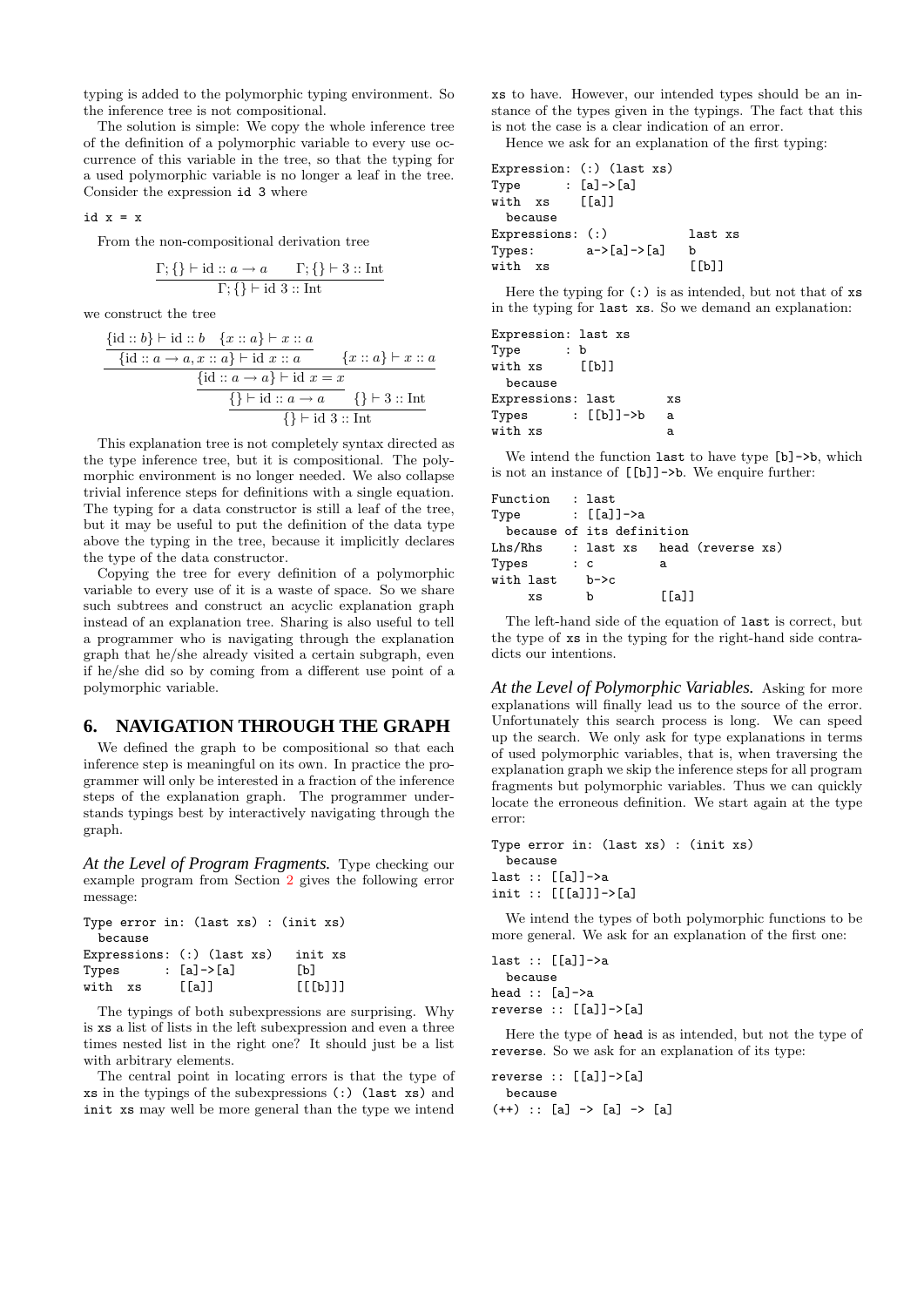The type of the only polymorphic variable that is used is correct. Hence the error must be in the definition of reverse.

To determine the exact location of the error we now switch to explanations at the level of program fragments:

| $reverse :: [fall->fall]$       |                              |                                                      |
|---------------------------------|------------------------------|------------------------------------------------------|
| because                         |                              |                                                      |
| Equation:                       | $\therefore$ $\Box$ = $\Box$ | $(x:xs) = $                                          |
| with reverse $[b]-\frac{1}{c}]$ |                              | $\lceil \lceil a \rceil \rceil$ -> $\lceil a \rceil$ |

The expected type of reverse,  $[a]$ -> $[a]$  is an instance of the type given in the typing for the first equation, but not an instance of the type given in the typing for the second equation. Hence we ask about the second typing:

```
Equation : .. (x:xs) =..
with reverse [[a]]->[a]
 because
Lhs/Rhs : reverse (x:xs) (reverse xs) ++ x
Types : b [a]
with reverse [c]->b d->[a]
    x c [a]xs [c] d
```
In the second typing x is a list. Because that is not our intention, we ask further:

```
Expression : (reverse xs) ++ x
Type : [a]
with reverse d->[a]
    x [a]
    xs d
 because
Expressions : (++) (reverse xs) x
Types : [b] \rightarrow [b] c
with reverse a->[b]
    x c
    xs a
```
Here both typings are reasonable. Hence we have located the error: The expression (reverse  $xs$ )  $++ x$  is wrong. By comparing our intentions with the definition of reverse and the given typings we realise that the correct expression is  $(reverse xs)$  ++  $[x]$ .

Navigation at different levels enables us to avoid unnecessary detail and to quickly reach the source of a type error. We usually start at the high level, regarding only polymorphic functions, and later move to individual inference steps at program fragment level. It is also conceivable to have an even finer level, which shows the unification process of a type inference step in several stages.

#### **7. ALGORITHMIC DEBUGGING**

The problem that a type checker notices type inconsistencies often far from the sources of the errors reminds of the similar problem for run-time errors, which also usually are observed far from the source. Algorithmic debugging was introduced by Shapiro to diagnose wrong and missing answers in Prolog[[18\]](#page-11-19). Later algorithmic debugging was successfully applied to locate the sources of run-time errors in functional and other languages[[15](#page-11-20), [5\]](#page-11-21). The principle of algorithmic debugging is not linked to run-time errors. It is quite clear from[[13\]](#page-11-22) that algorithmic debugging can be applied to any propositions such as evaluation judgements or type judgements which are defined by a compositional tree (or acyclic graph). At every tree node is a proposition

which can be correct or erroneous. A node is the source of an error, if its proposition is erroneous but the propositions of all its children are correct. Algorithmic debugging consists of constructing a tree with an erroneous root when we observe erroneous behaviour and then locating in the tree a source of this error. To determine if a node proposition is erroneous, an oracle is used. Usually the oracle is the programmer, who is asked questions about the validity of propositions.

Here is an example session with user input  $(y/n)$  in italics:

<span id="page-10-1"></span>Type error in: (last xs) : (init xs)

last :: [[a]]->a Is intended type an instance?  $(y/n)$  *n* 

head  $::$  [a]->a Is intended type an instance?  $(y/n)$  y

reverse :: [[a]]->[a] Is intended type an instance?  $(y/n)$  *n* 

 $(++)$  :: [a] -> [a] -> [a] Is intended type an instance?  $(y/n)$  y

At this point the system knows that the source of the error is in the definition of reverse and starts asking about typings of fragments of the definition.

```
reverse :: [b]->[c]
Is intended type an instance? (y/n) y
```
reverse :: [[a]]->[a]

```
Is intended type an instance? (y/n) n
```
The system could actually know the answer to this question from the third question.

| reverse (x:xs) :: b |     |                                |
|---------------------|-----|--------------------------------|
| reverse             |     | $: [c] \rightarrow b$          |
| х                   | : c |                                |
| xs                  |     | $\therefore$ $\lceil c \rceil$ |
|                     |     |                                |

Are intended types an instance?  $(y/n)$  y

Note that equal type variables of separate types must be instantiated equally to obtain the intended types.

```
(reverse xs) ++ x :: [a]
reverse :: d->[a]
x :: [a]
xs :: d
Are intended types an instance? (y/n) n
(++) (reverse xs) :: [b]->[b]
reverse :: a->[b]
xs :: a
Are intended types an instance? (y/n) y
```
Error located. Wrong expression:

(reverse xs) ++ x

<span id="page-10-2"></span>The system assumes that the typing for a single variable such as x is correct. It probably should also never ask about the types of data constructors such as (:), assuming that type definitions are correct. It is useful and common practice in algorithmic debugging that the programmer can declare a set of variables as correct, as trusted; for example all variables defined in some standard libraries. This reduces the number of questions.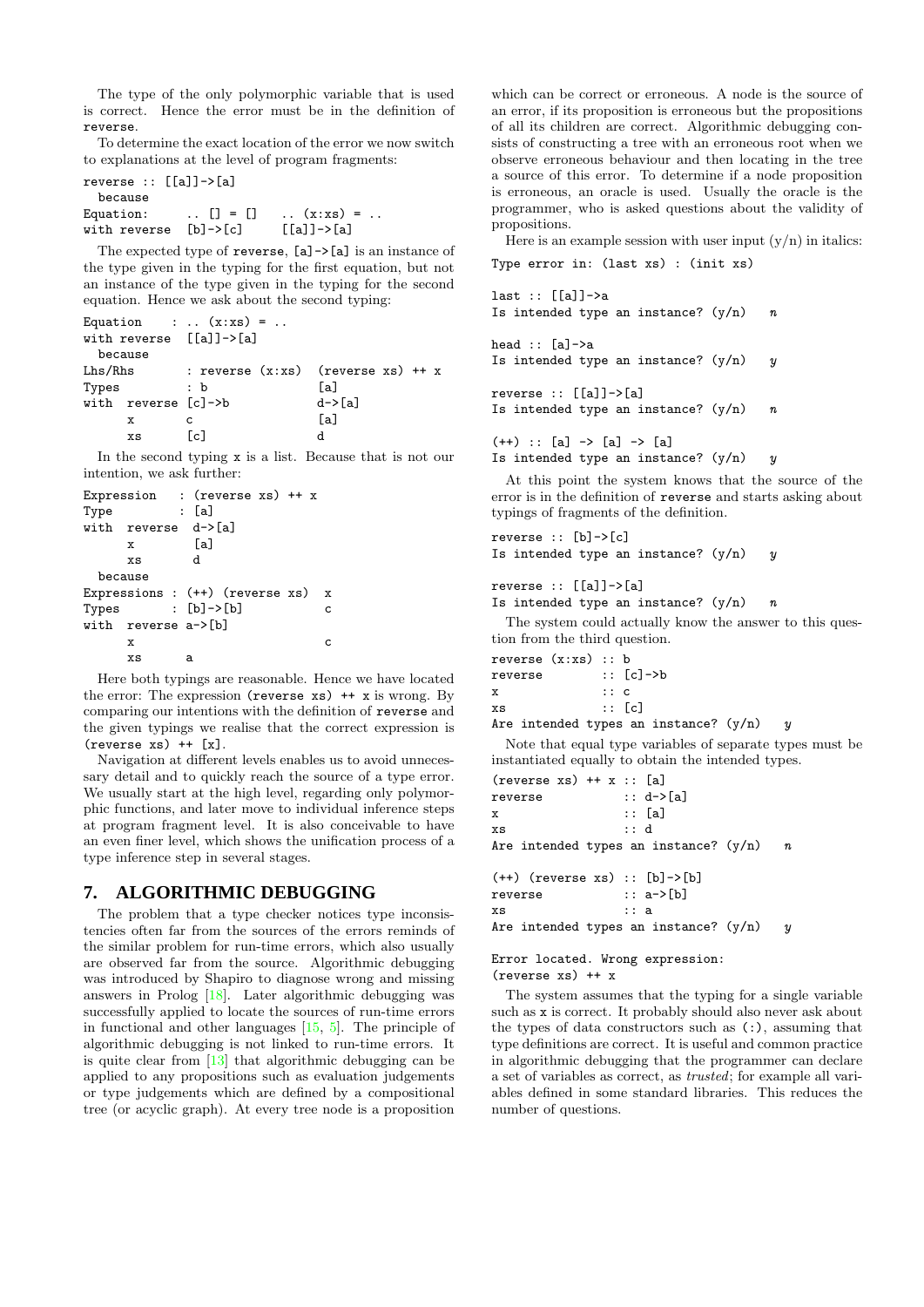To reduce the number of questions further, it is feasible that the programmer, instead of just answering no, also indicates which part of which type does not meet his/her intentions. As answer to the question

#### reverse :: [[a]]->[a]

#### Are intended types an instance?

the programmer may indicate, that the inner list of the argument type is erroneous. Hence the second equation of the definition of reverse must be erroneous and the system can skip the question

#### reverse :: [b]->[c]

#### Is intended type an instance?  $(y/n)$

Similarly, the programmer could indicate that two occurrences of the same type variable conflict with his/her intentions of instantiating these occurrences differently.

The questions of algorithmic debugging are shorter than explanations of typings. Also algorithmic debugging leads to the source of the error without the programmer having to understand how typings were inferred. On the other hand the programmer might want to understand typings. Furthermore, it is in practice much easier to locate an erroneous typing in a set of typings than to state whether a typing is an instance of the intended one.

We believe that a combination of algorithmic debugging together with free navigation through explanations of type inference steps is desirable. Practical experience is needed to determine how exactly the programmer can use the explanation tree most effectively.

#### **8. IMPLEMENTATION**

We built a prototype type explanation and debugging tool. For a program in the language defined in Section [6](#page-6-2) it constructs the type explanation graph; in case of an untypable program the root of the graph is a type error message. The tool only has a simple textual user interface but enables navigation through the explanation graph in various ways. With the prototype we tested many examples and refined our ideas. All the examples in this paper were obtained from the output of the prototype.

The prototype is written in Haskell, based on Mark Jones' type checker for core Haskell[[7\]](#page-11-23). Although we had to replace the actual type checking algorithm by our own type checking algorithm, Jones' type checker provides a framework and will be even more useful when we extend the prototype to handle the Haskell class system.

<span id="page-11-1"></span>In the development of our prototype we concentrated on quick development and ease of modification to explore our ideas. In return it is not efficient at all. The main efficiency issue for a practical tool is the space required for the explanation graph. The graph is huge. However, it does not need to be constructed in full but can be constructed in small pieces as needed. The type checker may first only store the typings of polymorphic variables. Then, when the programmer requires an explanation of some program fragment, this fragment is type checked again and its part of the explanation graph constructed. Note that the type checking algorithm of principal monomorphic typings only requires the typings of all polymorphic variables in scope to type check a program fragment.

<span id="page-11-21"></span><span id="page-11-4"></span><span id="page-11-3"></span><span id="page-11-2"></span>Even an improved implementation of our type checking algorithm is probably less efficient than a good implementation of Milner's  $W$  algorithm. Our algorithm introduces

<span id="page-11-24"></span><span id="page-11-23"></span><span id="page-11-18"></span>more type variables and performs more unifications. Furthermore, during the construction of the explanation tree type variables cannot be implemented as mutable variables for efficient substitution, because all type variables appear in the explanation graph. However, a combination of our algorithm with algorithm  $\mathcal W$  is possible. Both stop at a type conflict in the same top-level definition. So  $W$  may be used first and only the erroneous definition has to be type checked again with our algorithm.

#### <span id="page-11-6"></span><span id="page-11-5"></span>**9. RELATED WORK**

<span id="page-11-25"></span><span id="page-11-22"></span><span id="page-11-17"></span><span id="page-11-0"></span>Many people have investigated methods for improving the understanding of type errors. Several of these also saw the need for a type checking algorithm different from  $W$ . Bernstein and Stark use a type checking algorithm similar to ours that defines type inference trees that are compositional without any post-processing[[2](#page-11-2)]. Basically, the algorithm determines a type for each occurrence of a variable. These types are unified (or matched in the case of a polymorphic variable) at the binding occurrence of the variable. The system enables the programmer to obtain the types of subexpressions; the authors do not take advantage of the compositionality. The large number of types for a single variable make types and especially typings hard to understand. Together with Simon and Huch we developed a variation of this type checking algorithm that reduces the problem[[19\]](#page-11-8): the algorithm collects several types only for monomorphic variables. However, we had not yet realised the importance of compositionality and typings. Yang also outlines a similar algorithm $[24]$  $[24]$  $[24]$ . He suggests combining it with algorithm M.  $M$  passes more type information downward than  $W$  when traversing an expression. Lee and Yi show that  $M$  finds type conflicts earlier than  $W$  [\[8\]](#page-11-24). McAdam defines unification of substitutions to avoid the left-to-right bias of  $W$  [[9](#page-11-5)].

<span id="page-11-20"></span><span id="page-11-19"></span><span id="page-11-16"></span><span id="page-11-9"></span><span id="page-11-8"></span><span id="page-11-7"></span>Walz and Johnson apply a maximum flow technique to the set of type equations to determine the most likely source of anerror  $[21]$ . Wand  $[22]$  $[22]$  modifies the unification algorithm used by  ${\mathcal W}$  to keep track for every type variable which program fragment forces its instantiation. Beaven and Stansifer [\[1\]](#page-11-1) and later Duggan and Bent [\[4\]](#page-11-4) improve Wand's method. Choppella and Haynes present a related method [\[3\]](#page-11-3). It might be possible to transfer some of these approaches to our type system to guide and reduce the number of questions in algorithmic debugging.

<span id="page-11-12"></span><span id="page-11-11"></span><span id="page-11-10"></span>Several people note the importance of an interactive tool. Soosaipillai developed a tool for a small functional language that interactively explains each step of algorithm  $W$  [[20\]](#page-11-9). Rittri outlines the design of an interactive type error explanation system based on Wand's method[[17](#page-11-7)]. Together with Simon and Huch we developed a tool for interactively viewing the types of subexpressions in their context [\[19\]](#page-11-8).

<span id="page-11-14"></span><span id="page-11-13"></span>McAdam defines a graph with type information to generalises the approaches of Wand and Bernstein and Stark [\[10\]](#page-11-6) Yang and Michaelson investigate psychological aspects of explaining type errors [\[25](#page-11-14), [26\]](#page-11-15). Yang, Michaelson, Trinder and Wells present a manifesto of properties a good type error reporting system should have [\[23](#page-11-12)]. We think our system has all seven properties.

#### <span id="page-11-15"></span>**10. SUMMARY AND FUTURE WORK**

We analysed the problem of understanding types and type errors and identified compositionality as a key to generating